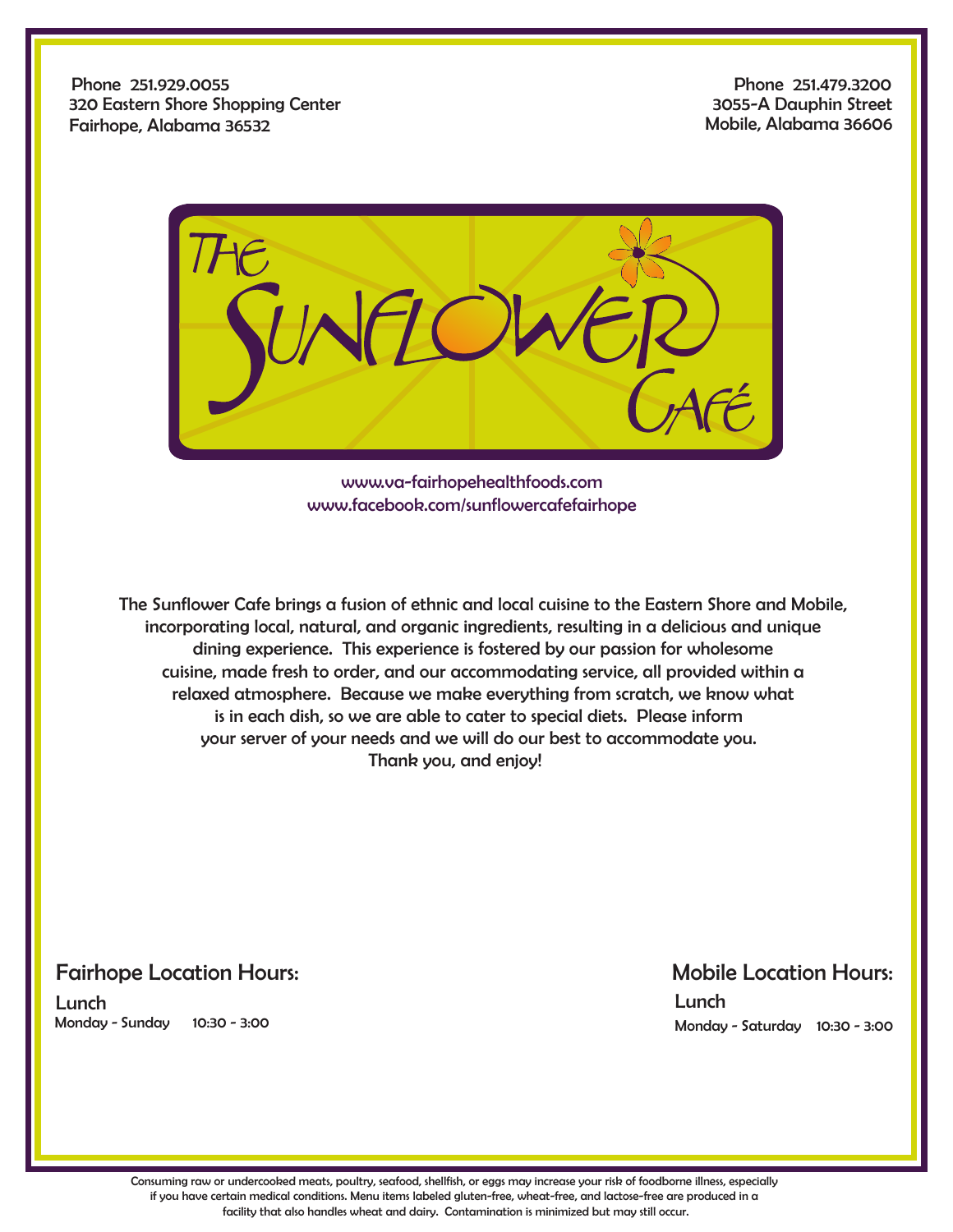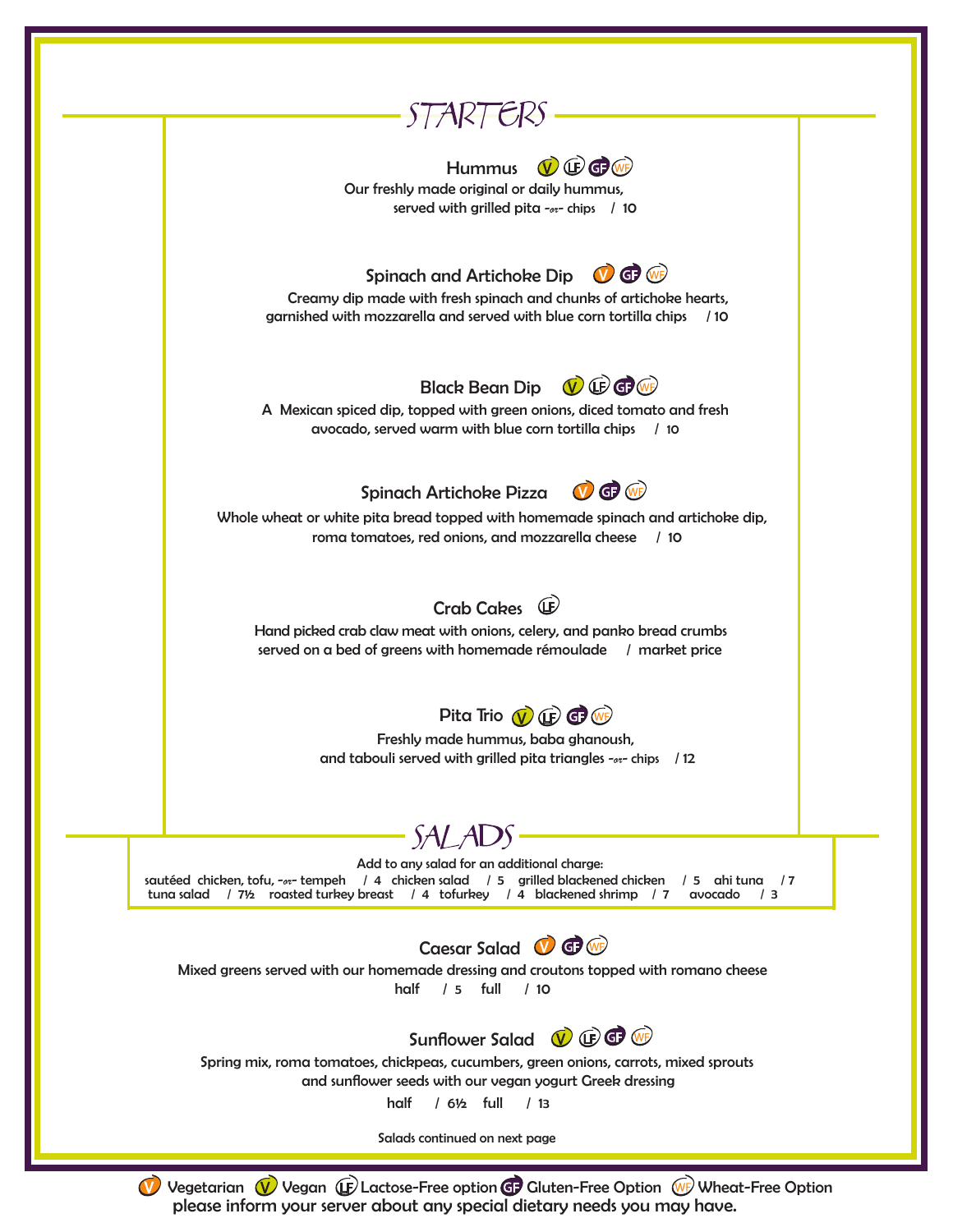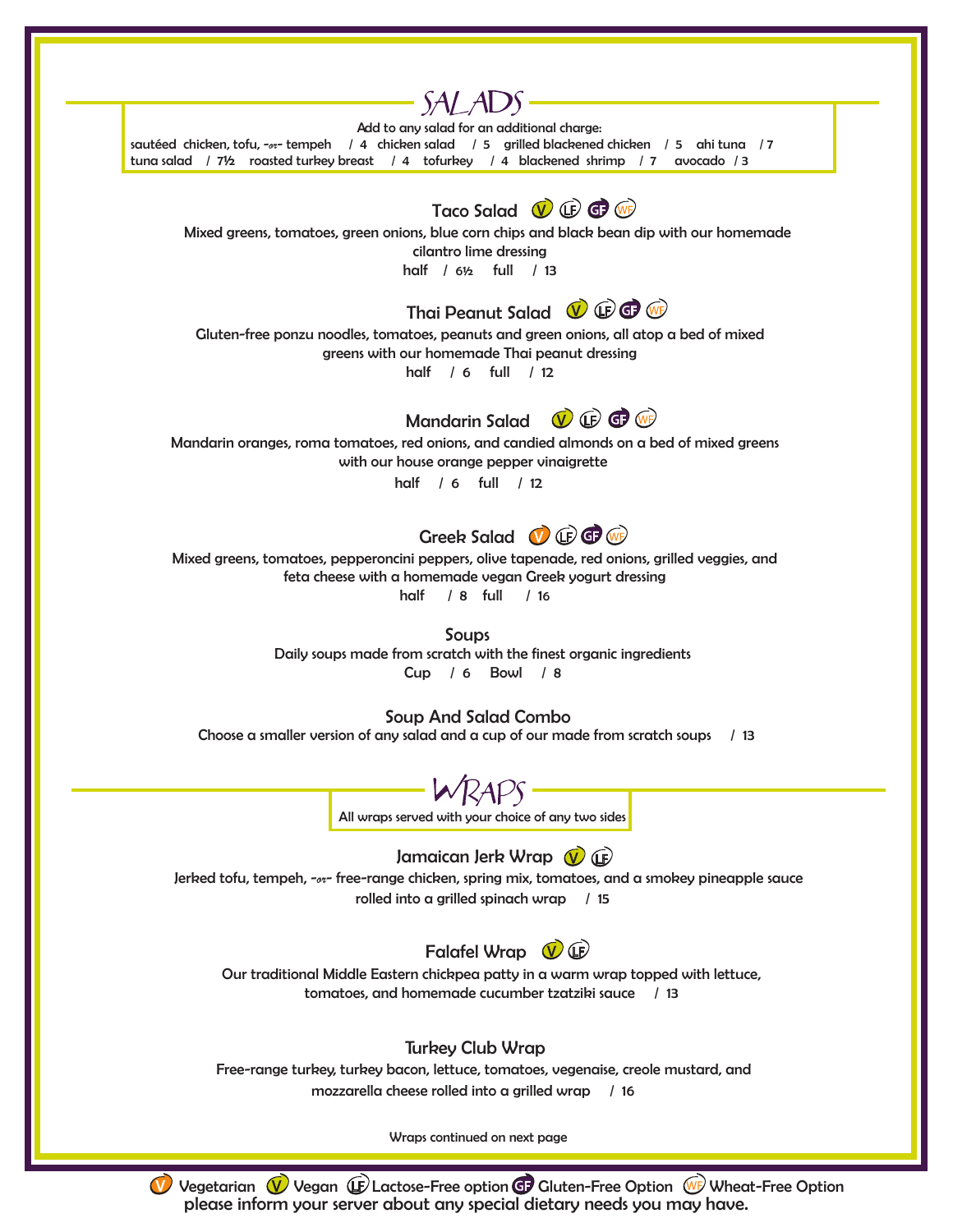

Vegetarian  $\sqrt{\phantom{a}}$  Vegan  $\mathbb{G}$  Lactose-Free option  $\mathbb{G}$  Gluten-Free Option  $\mathbb{W}$  Wheat-Free Option please inform your server about any special dietary needs you may have.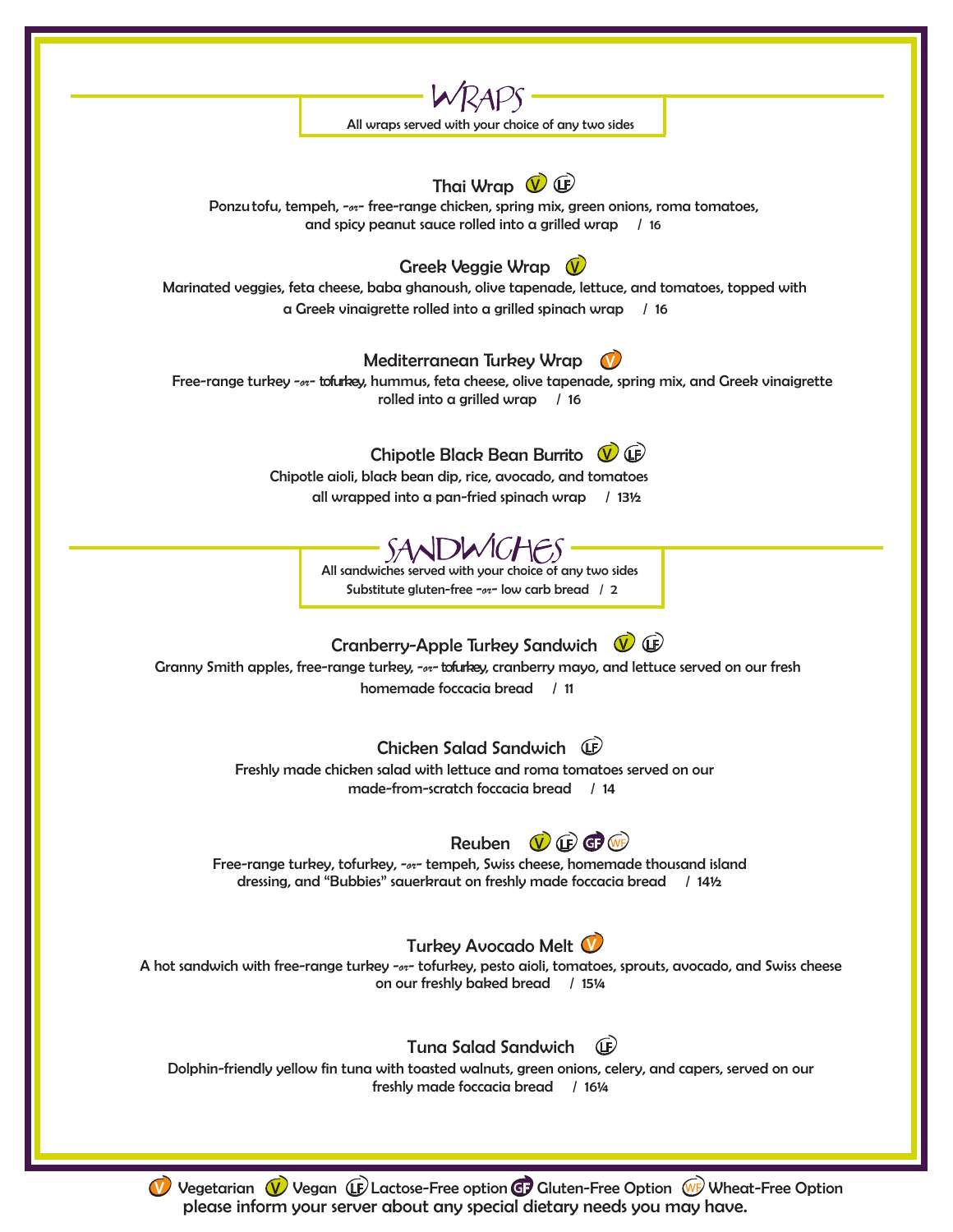

Vegetarian  $\sqrt{V}$  Vegan  $\mathbb{E}$  Lactose-Free option  $\mathbb{G}$  Gluten-Free Option  $\mathbb{W}$  Wheat-Free Option please inform your server about any special dietary needs you may have.